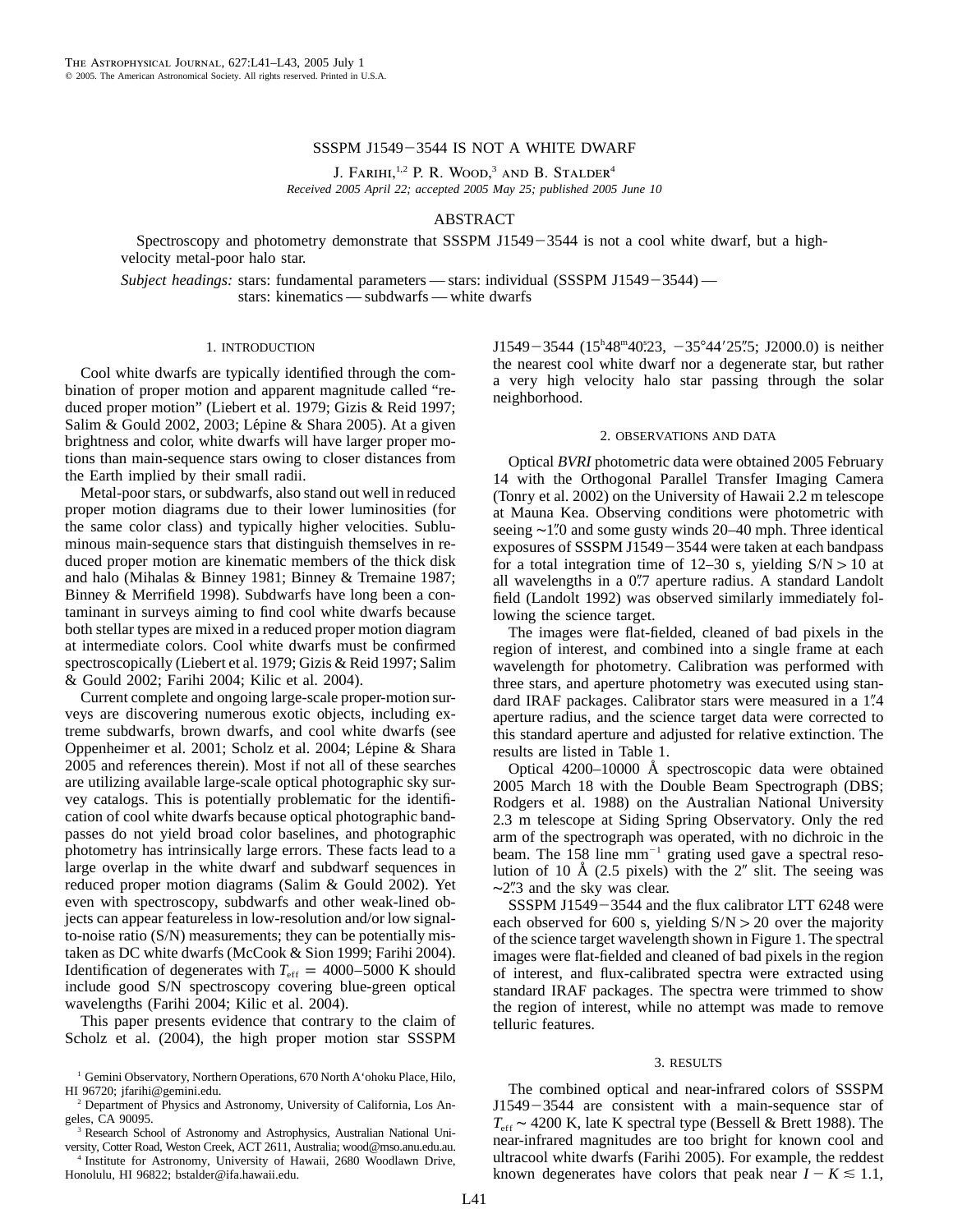|                                                      |                            | TABLE 1                   |  |
|------------------------------------------------------|----------------------------|---------------------------|--|
| <b>OPTICAL AND NEAR-INFRARED</b><br>PHOTOMETRIC DATA |                            |                           |  |
| Band                                                 | $\lambda_{0}$<br>$(\mu m)$ | SSSPM J1549-3544<br>(mag) |  |

| Band                          | $(\mu m)$ | (mag) |
|-------------------------------|-----------|-------|
| $B$                           | 0.44      | 16.13 |
| <i>V</i>                      | 0.55      | 14.78 |
| $R$                           | 0.64      | 14.00 |
| 1                             | 0.80      | 13.20 |
| J.                            | 1.25      | 12.34 |
| H                             | 1.63      | 11.77 |
| $K_{\scriptscriptstyle\rm s}$ | 2.16      | 11.62 |
|                               |           |       |

NOTE.—The uncertainties are all  $\leq 5\%$ . *JHK*, data are taken from 2MASS (Cutri et al. 2003).

after which they become bluer again as shown by observation and models (excepting pure helium models at  $T_{\text{eff}} \leq 4250 \text{ K}$ ; Bergeron et al. 1995, 2001), while SSSPM J1549 $-3544$  has  $I - K_s = 1.58$ .

The spectrum in Figure 1 confirms the status of SSSPM  $J1549 - 3544$  as a nondegenerate star, and the deep MgH feature near 5200 Å indicates that it is metal-poor (Reid & Hawley 2000). Other unlabeled spectral features present include weak  $H\alpha$  and several Fe and Ca lines, plus some weak CaH and TiO. These latter features are difficult to distinguish as they are located, for the most part, within and around the prominent telluric bands (Kirkpatrick et al. 1991) that are also seen in the calibrator star spectrum.

Following the methodology of Gizis (1997), the spectral type and subdwarf class of SSSPM J1549 $-3544$  were estimated by measuring the TiO5, CaH1, CaH2, and CaH3 spectroscopic indices, which are listed in Table 2. Using equations (1)–(3) of Gizis (1997), a spectral type of K5 is found consistently across all three relations, and type sdK5 is found using equation (7) of the same work. However, given the fact that the spectral resolution achieved here is ∼3 times lower than that of Gizis (1997), the spectroscopic measurements may be unreliable but are presented here as a rough guide. There are no distinctions between sdK and esdK stars before spectral type K7, and, combined with the uncertain spectroscopy, it is difficult to say whether or not SSSPM J1549 $-3544$  is an extreme subdwarf without a direct metallicity measurement. The MgH band near  $5200 \text{ Å}$  is quite strong, and an extreme subdwarf classification might be appropriate (Reid & Hawley 2000).

In order to assess the kinematics of SSSPM J1549 $-3544$ , a distance must be estimated. Conservatively assuming that this star lies 2 mag below the main sequence at spectral type K5, it would have  $M_V \approx 9.5$  mag (Drilling & Landolt 2000; Reid & Hawley 2000). This would place the star at  $d = 114$  pc with a tangential speed of 430 km  $s^{-1}$  based on the astrometric data in Scholz et al. (2004). Furthermore, 14 spectral lines (many without high S/N) were used to measure the radial velocity, the crude result being  $v_r = +210 \pm 70$  km s<sup>-1</sup>, corrected for the motion of the Earth along the line of sight on the date of observation. Combining all this data, a Galactic *UVW* space motion was calculated, corrected for the solar motion,  $(U, V, W) = (-9,$  $+12$ ,  $+7$ ) km s<sup>-1</sup> (Mihalas & Binney 1981), relative to the local standard of rest (*U* positive toward the Galactic anticenter, *V* positive in the direction of Galactic rotation, *W* positive toward the north Galactic pole). The result is  $(U, V, W) = (-46, -465,$  $+42$ ) km s<sup>-1</sup>, making SSSPM J1549-3544 a halo star (Jahreiss & Wielen 1997; Beers et al. 2000). If we instead assume  $v_r =$ 0 due to the potential unreliability of the measured radial velocity, the result becomes  $(U, V, W) = (143, -392, -10)$  km s<sup>-1</sup> , which is still consistent with halo membership. Despite a fairly



FIG. 1.—Optical spectrum of SSSPM J1549-3544 taken with the DBS on the 2.3 m telescope at Siding Springs Observatory. The data are flux calibrated and normalized near 5500 Å. The most prominent stellar absorption features are labeled, along with telluric  $O_2$  and  $H_2O$  bands. The spectral type should be considered preliminary (§ 3).

conservative assumption, the 114 pc distance estimate and space motions should be considered preliminary as subdwarfs can span a wide range of absolute magnitudes. If SSSPM J1549 $-3544$ is closer to 150 pc, or around 1.5 mag below the main sequence, it would have a total heliocentric velocity in the range 550–590  $km s^{-1}$ . At 1 mag below the main sequence, or 180 pc, SSSPM J1549−3544 would have a total galactocentric velocity of ∼470  $km s<sup>-1</sup>$  and would be among the fastest moving stars ever seen (Carney et al. 1988, 1996).

#### 4. CONCLUSION

The star SSSPM J1549 $-3544$  is shown to be a metal-poor sdK star rather than a cool white dwarf as previously claimed (Scholz et al. 2004). It is possible that this star is an extreme K subdwarf, but in any case it is a very high velocity halo star passing through the solar neighborhood. With many new propermotion objects being discovered and studied, it is critical to correctly distinguish cool white dwarfs from subdwarf contaminants. There is great science potential in the oldest degenerates.

Some data used in this paper are part of the Two Micron All Sky Survey, a joint project of the University of Massachusetts and the Infrared Processing and Analysis Center, California Institute of Technology, funded by the National Aeronautics and Space Administration (NASA) and the National Science Foundation. J. Farihi acknowledges support by grants from NASA. P. R. W. acknowledges the support provided by a grant from the Australian Research Council.

TABLE 2 Spectroscopic Measurements

| Band   | Strength |
|--------|----------|
| $TiO5$ | 0.986    |
| $CaH1$ | 0.983    |
| $CaH2$ | 1.034    |
| $CaH3$ | 0.997    |

NOTES. - Spectroscopic band measurements of SSSPM J1549 3544, using the method of Gizis (1997). A spectral type of sdK5 is found on the basis of these data.

 $\equiv$